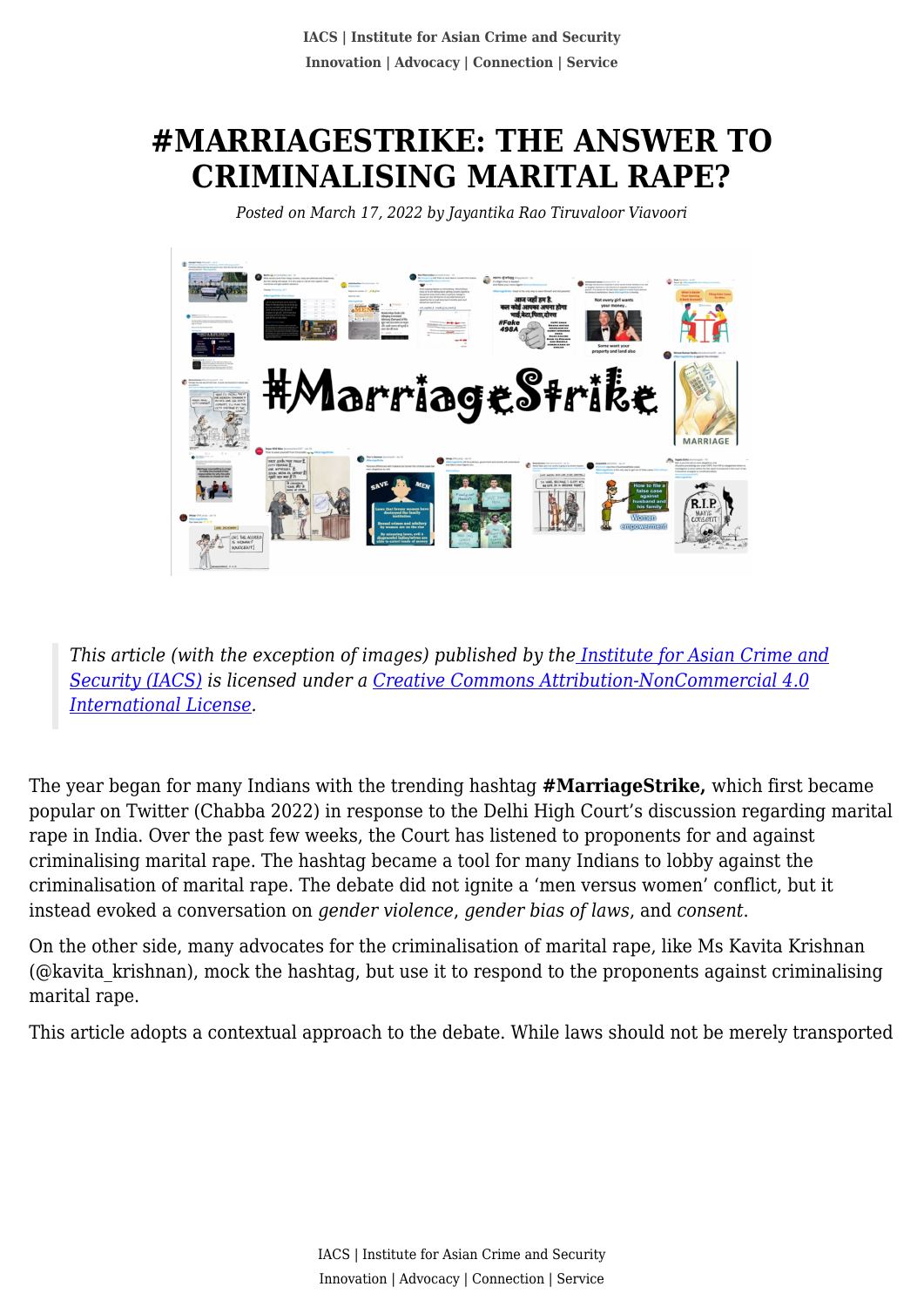steps to protect women. Criminalising marital rape is necessary to protect women against violence. to another country, cultural norms should not be used as an excuse to justify not taking adequate Moreover, in line with India's commitment to gender equality and its ratification of the Convention on the Elimination of All Forms of Discrimination Against Women (**CEDAW**) in 1993, the country must take all the steps necessary to eliminate violence against women.

#### **CURRENT INDIAN LAWS REGARDING RAPE**

India's outdated laws regarding rape came into question during the infamous 2012 Nirbhaya rape case in New Delhi (Kim 2018). The horrific gang-rape put pressure on the government to review the existing laws on sexual violence. The Justice Verma Commission (2013) recommended that the government remove the exception of *marital rape* from the Constitution, but the Indian government rejected it (Kim 2018). The government's commitment to protecting women from ongoing sexual violence is hindered because men cannot be prosecuted for raping their spouses. India is among the thirty-four countries where marital rape is neither criminalised nor can spouses file a complaint against their partner for non-consensual sex (UN Women 2019). The Indian Penal Code (IPC) defines *rape* in *Section 375*. However, there is an exception to what can be classified as rape. The second exception to Section 375 of the IPC dictates that "sexual intercourse by a man with his own wife ... is not rape" (Sharma 2016, 159). By doing so, the various Indian courts refuse to acknowledge that husbands abuse their wives by raping them.

#### **"MEN ARE VICTIMS"**

Proponents against criminalising marital rape predicate their argument on the claim that men are the 'real victims' of a gender bias, as women are the only ones protected by law. Men's rights groups argue that laws within the Domestic Violence Act (2005) are often misused and target innocent men (Masih 2022). During the hearing, Advocate Sai Deepak (Sachdev 2022) argued that a new offence would be created if it were proven that *the exception* was unconstitutional. Advocate Sai's argument for *the exception* resonates with many men as they claim that women will use the law to "extort money from their families or blackmail them" (Masih 2022). Numerous groups reiterate this sentiment, like *Save Indian Family Foundation* (creators of the hashtag), which argue that by criminalising marital rape, men will be falsely accused of rape and will not receive any protection (Farrukh 2022). This sentiment is prevalent by analysing numerous Twitter comments and posts that use the hashtag. Many men who have been airing their grievances on Twitter believe that they are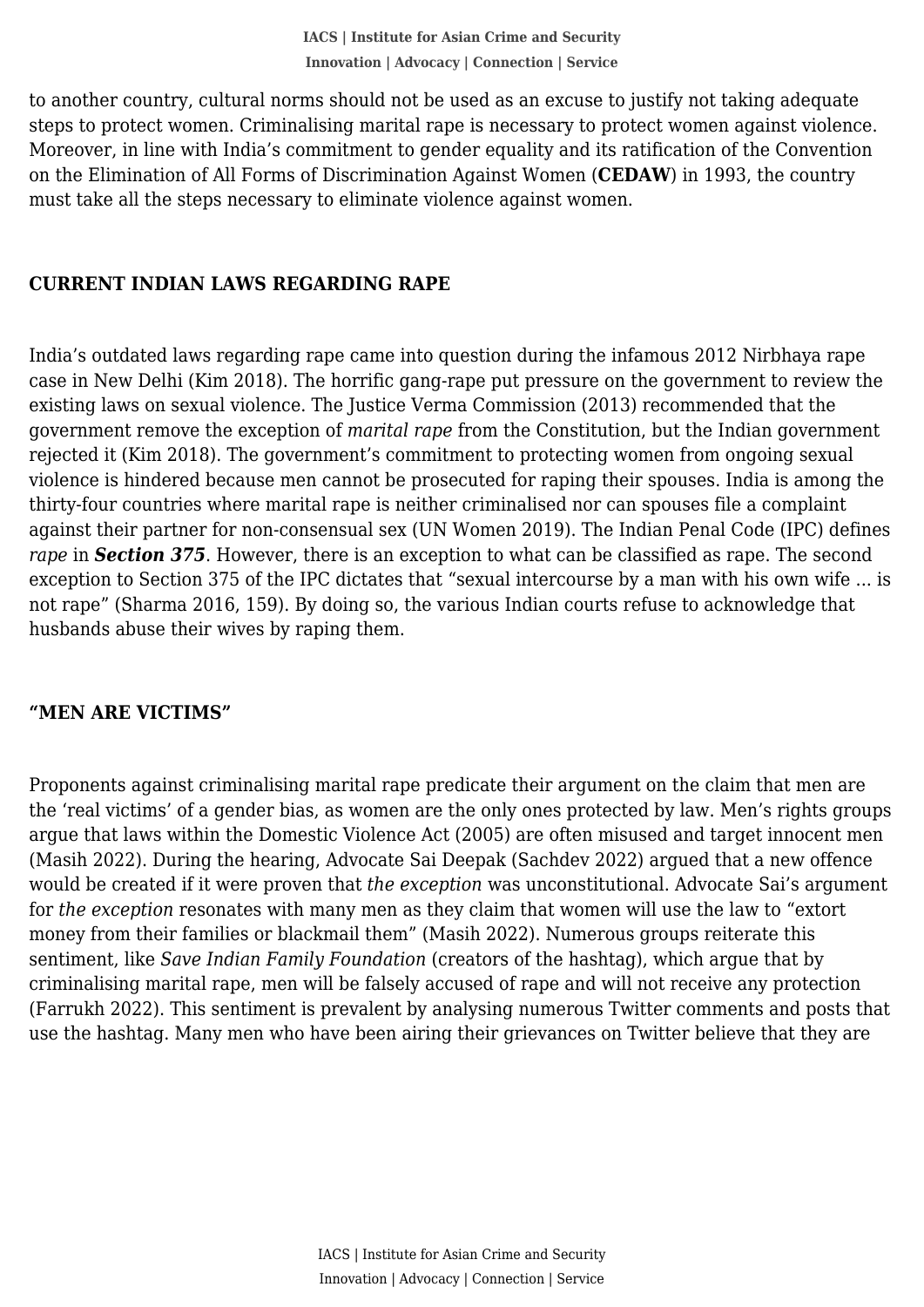victims, and that the judiciary only aims to protect women.

 While the users often criticise the existing laws by arguing that men are under threat, these users are unaware of the reality. They often criticise that there is no legal recourse for the fake complaints filed by women; however, this over-generalisation makes every man a victim. Despite the laws against Domestic Violence (like physical or mental cruelty and dowry related harassment), thousands of women are still killed every year in India just because of dowry disputes (Masih 2022). Moreover, many women are still told to face the abuse they experience to protect the family (Masih 2017). Women's subjugation to her husband and his family is an ongoing struggle that has hampered reporting any abuse they may face. In 2020 more than 111,000 cases of Domestic Violence were reported (Maish 2022), yet many women are still waiting for justice.

## **"CONSENT"**

The second argument used by men's rights groups is intrinsically based on *consent*. Members of another organisation called the *Purush Aayog* argue that "consent and willingness" (Farrukh 2022) to participate in sexual acts are ingrained in the fundamentals of marriage. Therefore, legally interfering with that pushes men to boycott marriages.

Whilst numerous organisations use this narrative to argue that their stance is to protect 'Indian culture' and the 'Indian family institution,' their idea is predicated on a rule imposed in India during colonial times. Sir Mathew Hale's argument (Singh 2021) that defended marital rape became influential and integral for England and its colonies that were forced to accept the rules imposed by the Empire. The essence of his argument is that by marrying a man, a woman gives him "matrimonial consent" (Kim 2018), which she cannot withdraw. As the history of the immunity shows that it is originated from archaic English customs and laws that need to be changed, many Indian '*Meninist' organisations* still base their arguments grounded on these ideas imposed during colonialism.

However, through this discussion, another facet of the argument reveals the lack of understanding surrounding consent. Society often views women as objects. In numerous patriarchal societies like India that privileges men with more freedom than women, it is hard for many to comprehend that women have the agency to refuse sexual intercourse with their husbands. In this hierarchy of power, normative gender roles assign the wife as the "receiver" while the husband is the "presenter of sex" (Mukhtar, Mukhtar, and Rana 2022).

While the anti-rape laws explicitly emphasise consent, allowing *the exception* emphasises that women's consent within a marriage is void as they must fulfil their husbands' wishes and demands. According to Singh (2021), owing to societal views and traditions, husbands often believe that they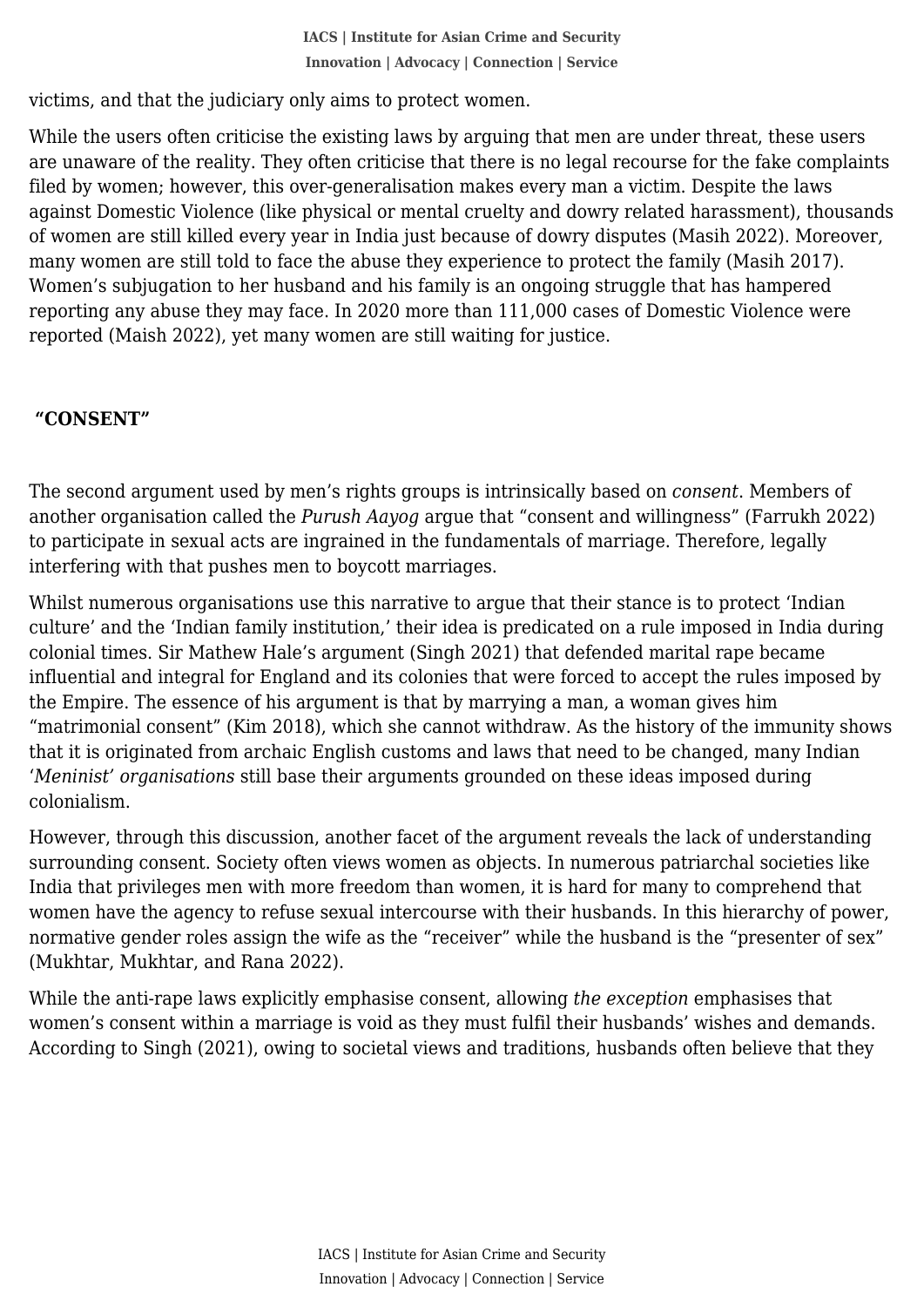sexual intercourse as a woman must "serve him." *Consent* is a subject that not many Twitter users control their wives and own them (4). Viewing them as property ensures that a husband can force understand. As emphasised above, women's consent should not be attached to her relationship with the man. Consent is a fundamental human right that every person has access to. Taking away a married women's fundamental rights dehumanises them.

### **CONCLUSION**

Advocate Nundy appropriately contended that marriage should not "make a rapist a non-rapist" (NDTV 2022). Many (married) women continue to experience the trauma of being raped, but cannot avail any help as it is not recognised by the legislatures, judiciary, or society. Being raped by one's husband does not lessen the trauma like experiencing anxiety, fear, depression, or posttraumatic stress disorder (PTSD) (Sharma 2016). Criminalising marital rape to protect numerous women from abuse needs better advocacy and organised efforts to debunk gender-based violence and sexual rights myths. Nonetheless, while the exception to section 375 of the IPC must be removed so that all women can avail themselves of protection, a new law must be created that ensures equal rights for everyone. Taking women's right to say '*No*' implies that the system continues to accept that women are mere properties of their husbands. Taking a person's fundamental right to say '*No*' further implies that women are not treated as equals hindering India's efforts of achieving gender equality.

## **References**

- Chabba, Seerat. 2022. "India: Why are some men threatening 'marriage strike'?". DW. <https://www.dw.com/en/india-why-are-some-men-threatening-marriage-strike/a-60574198>
- Farrukh, Rimal. 2022. "India Plans to Criminalize Marital Rape, So Some Men are Boycotting Marriage" VICE World News. 2022. <https://www.vice.com/en/article/4awn89/india-marital-rape-laws-marriage-strike>
- Kim, Deborah. 2018. "Marital rape immunity in India: historical anomaly or cultural defence?" *Crime, Law and Social Change*69, no. 1: 91-107.
- Masih, Niha. 2022. "In India, where divorce is rare, a debate ignites over marital rape." The Washington Post. <https://www.washingtonpost.com/world/2022/01/28/india-marital-rape/>
- Masih, Niha. 2017. "Home Truths: Why we need a strong law against domestic violence". Hindustan Times. 2017. [https://www.hindustantimes.com/india-news/home-truths-why-we-need-a-strong-law-against-do](https://www.hindustantimes.com/india-news/home-truths-why-we-need-a-strong-law-against-domestic-violence/story-Vx2zZ2uNPmsgXsNcCsSeHI.html)

[mestic-violence/story-Vx2zZ2uNPmsgXsNcCsSeHI.html](https://www.hindustantimes.com/india-news/home-truths-why-we-need-a-strong-law-against-domestic-violence/story-Vx2zZ2uNPmsgXsNcCsSeHI.html)

• Mukhtar, Sonia, Shamim Mukhtar, and Waleed Rana. 2022. "A Public Health Perspective of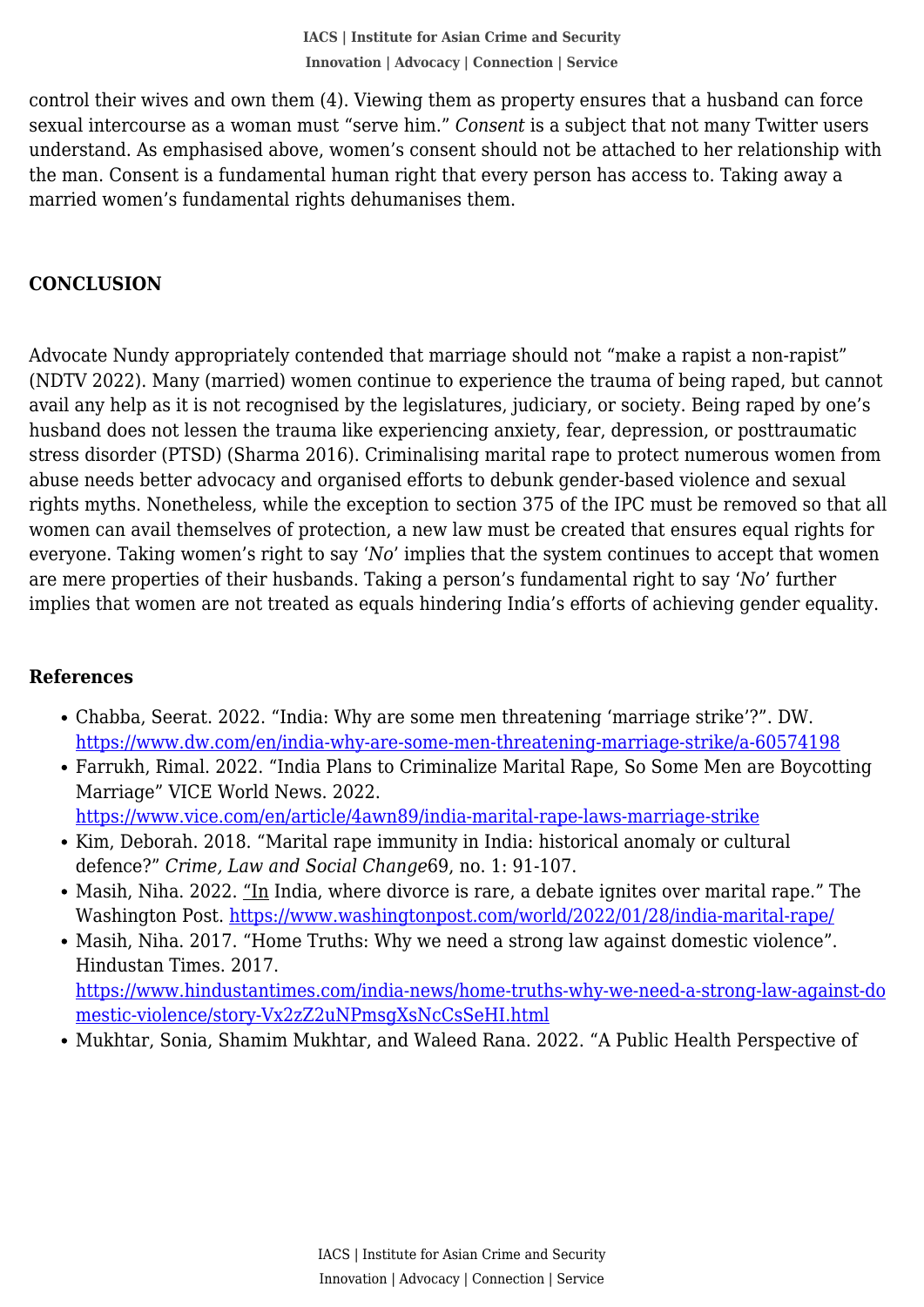Pandemic." *Asia Pacific Journal of Public Health*: 10105395211072500. "My Body, My Choice" in Aurat March of Pakistan: A Crisis of Marital Rape During COVID-19

- NDTV (Press Trust of India). 2022. "Marriage Not License to Ignore Consent: Court Told Over Marital Rape." NDTV India. 2022. [https://www.ndtv.com/india-news/marriage-not-license-to-ignore-consent-court-told-over-marita](https://www.ndtv.com/india-news/marriage-not-license-to-ignore-consent-court-told-over-marital-rape-2740678) [l-rape-2740678](https://www.ndtv.com/india-news/marriage-not-license-to-ignore-consent-court-told-over-marital-rape-2740678)
- Sachdev, Vakasha. 2022. "Marital Rape: Defenders of Exception Say Marriage ground for Different treatment" the Quint. [https://www.thequint.com/news/law/delhi-hc-marital-rape-exception-j-sai-deepak-arguments-ret](https://www.thequint.com/news/law/delhi-hc-marital-rape-exception-j-sai-deepak-arguments-retain-exception-2-rk-kapoor#read-more) [ain-exception-2-rk-kapoor#read-more](https://www.thequint.com/news/law/delhi-hc-marital-rape-exception-j-sai-deepak-arguments-retain-exception-2-rk-kapoor#read-more)
- Sharma, Aarti. 2016. "Rape Laws in India: An Analytical Analysis." IIRAR- International Journal of Research and Analytical Reviews. Volume 3, Issue 4.: 150-164.
- Singh, Vijay P. 2021. "Judicial Approaches to the Criminalisation of Marital Rape." *Indian Journal of Gender Studies*: 1-23.
- UN Women. 2019. "Progress of the World's Women 2019-2020: Families in a Changing World" <https://www.unwomen.org/en/digital-library/progress-of-the-worlds-women>

Twitter Sources:

- Virain (@virainizm). "Save yourselves from marriage. Marriage has become crime. #MarriageStrike." Twitter. 23 January 2022. [https://twitter.com/virainizm/status/1485175554122735616?ref\\_src=twsrc%5Etfw%7Ctwcamp](https://twitter.com/virainizm/status/1485175554122735616?ref_src=twsrc%5Etfw%7Ctwcamp%5Etweetembed%7Ctwterm%5E1485175554122735616%7Ctwgr%5E%7Ctwcon%5Es1_&ref_url=https%3A%2F%2Fwww.wionews.com%2Findia-news%2Fwhy-do-men-want-marriage-strike-a-social-media-debate-is-raging-in-india-over-criminalising-marital-rape-446939) [%5Etweetembed%7Ctwterm%5E1485175554122735616%7Ctwgr%5E%7Ctwcon%5Es1\\_&ref\\_](https://twitter.com/virainizm/status/1485175554122735616?ref_src=twsrc%5Etfw%7Ctwcamp%5Etweetembed%7Ctwterm%5E1485175554122735616%7Ctwgr%5E%7Ctwcon%5Es1_&ref_url=https%3A%2F%2Fwww.wionews.com%2Findia-news%2Fwhy-do-men-want-marriage-strike-a-social-media-debate-is-raging-in-india-over-criminalising-marital-rape-446939) [url=https%3A%2F%2Fwww.wionews.com%2Findia-news%2Fwhy-do-men-want-marriage-strike](https://twitter.com/virainizm/status/1485175554122735616?ref_src=twsrc%5Etfw%7Ctwcamp%5Etweetembed%7Ctwterm%5E1485175554122735616%7Ctwgr%5E%7Ctwcon%5Es1_&ref_url=https%3A%2F%2Fwww.wionews.com%2Findia-news%2Fwhy-do-men-want-marriage-strike-a-social-media-debate-is-raging-in-india-over-criminalising-marital-rape-446939) [-a-social-media-debate-is-raging-in-india-over-criminalising-marital-rape-446939](https://twitter.com/virainizm/status/1485175554122735616?ref_src=twsrc%5Etfw%7Ctwcamp%5Etweetembed%7Ctwterm%5E1485175554122735616%7Ctwgr%5E%7Ctwcon%5Es1_&ref_url=https%3A%2F%2Fwww.wionews.com%2Findia-news%2Fwhy-do-men-want-marriage-strike-a-social-media-debate-is-raging-in-india-over-criminalising-marital-rape-446939)
- Kavita Krishnan (@kavita krishnan). "I strongly hope that men who are going on #MaritalStrike remain on strike for ever. They are not safe for any women to be married to. Anyone who thinks consent has no place in marriage, should never marry." Twitter. 20 January 2022.

[https://twitter.com/kavita\\_krishnan/status/1484055711521062912?ref\\_src=twsrc%5Etfw%7Ct](https://twitter.com/kavita_krishnan/status/1484055711521062912?ref_src=twsrc%5Etfw%7Ctwcamp%5Etweetembed%7Ctwterm%5E1484055711521062912%7Ctwgr%5E%7Ctwcon%5Es1_&ref_url=https%3A%2F%2Fwww.washingtonpost.com%2Fworld%2F2022%2F01%2F28%2Findia-marital-rape%2F) [wcamp%5Etweetembed%7Ctwterm%5E1484055711521062912%7Ctwgr%5E%7Ctwcon%5Es1](https://twitter.com/kavita_krishnan/status/1484055711521062912?ref_src=twsrc%5Etfw%7Ctwcamp%5Etweetembed%7Ctwterm%5E1484055711521062912%7Ctwgr%5E%7Ctwcon%5Es1_&ref_url=https%3A%2F%2Fwww.washingtonpost.com%2Fworld%2F2022%2F01%2F28%2Findia-marital-rape%2F) [\\_&ref\\_url=https%3A%2F%2Fwww.washingtonpost.com%2Fworld%2F2022%2F01%2F28%2Fin](https://twitter.com/kavita_krishnan/status/1484055711521062912?ref_src=twsrc%5Etfw%7Ctwcamp%5Etweetembed%7Ctwterm%5E1484055711521062912%7Ctwgr%5E%7Ctwcon%5Es1_&ref_url=https%3A%2F%2Fwww.washingtonpost.com%2Fworld%2F2022%2F01%2F28%2Findia-marital-rape%2F) [dia-marital-rape%2F.](https://twitter.com/kavita_krishnan/status/1484055711521062912?ref_src=twsrc%5Etfw%7Ctwcamp%5Etweetembed%7Ctwterm%5E1484055711521062912%7Ctwgr%5E%7Ctwcon%5Es1_&ref_url=https%3A%2F%2Fwww.washingtonpost.com%2Fworld%2F2022%2F01%2F28%2Findia-marital-rape%2F)

Ashraf Ansari (@ashrafnansari). "The Indian Judiciary allows the married women to have sex with her boyfriend and deny sex to her husband. If the husband insist to exercise his conjugal rights he gets tagged as a Rapist. Hence #MarriageStrike Nationwide." Twitter. 23 January 2022.

[https://twitter.com/ashrafnansari/status/1485215451143884800?ref\\_src=twsrc%5Etfw%7Ctwc](https://twitter.com/ashrafnansari/status/1485215451143884800?ref_src=twsrc%5Etfw%7Ctwcamp%5Etweetembed%7Ctwterm%5E1485215451143884800%7Ctwgr%5E%7Ctwcon%5Es1_&ref_url=https%3A%2F%2Fwww.wionews.com%2Findia-news%2Fwhy-do-men-want-marriage-strike-a-social-media-debate-is-raging-in-india-over-criminalising-marital-rape-446939) [amp%5Etweetembed%7Ctwterm%5E1485215451143884800%7Ctwgr%5E%7Ctwcon%5Es1\\_&](https://twitter.com/ashrafnansari/status/1485215451143884800?ref_src=twsrc%5Etfw%7Ctwcamp%5Etweetembed%7Ctwterm%5E1485215451143884800%7Ctwgr%5E%7Ctwcon%5Es1_&ref_url=https%3A%2F%2Fwww.wionews.com%2Findia-news%2Fwhy-do-men-want-marriage-strike-a-social-media-debate-is-raging-in-india-over-criminalising-marital-rape-446939)